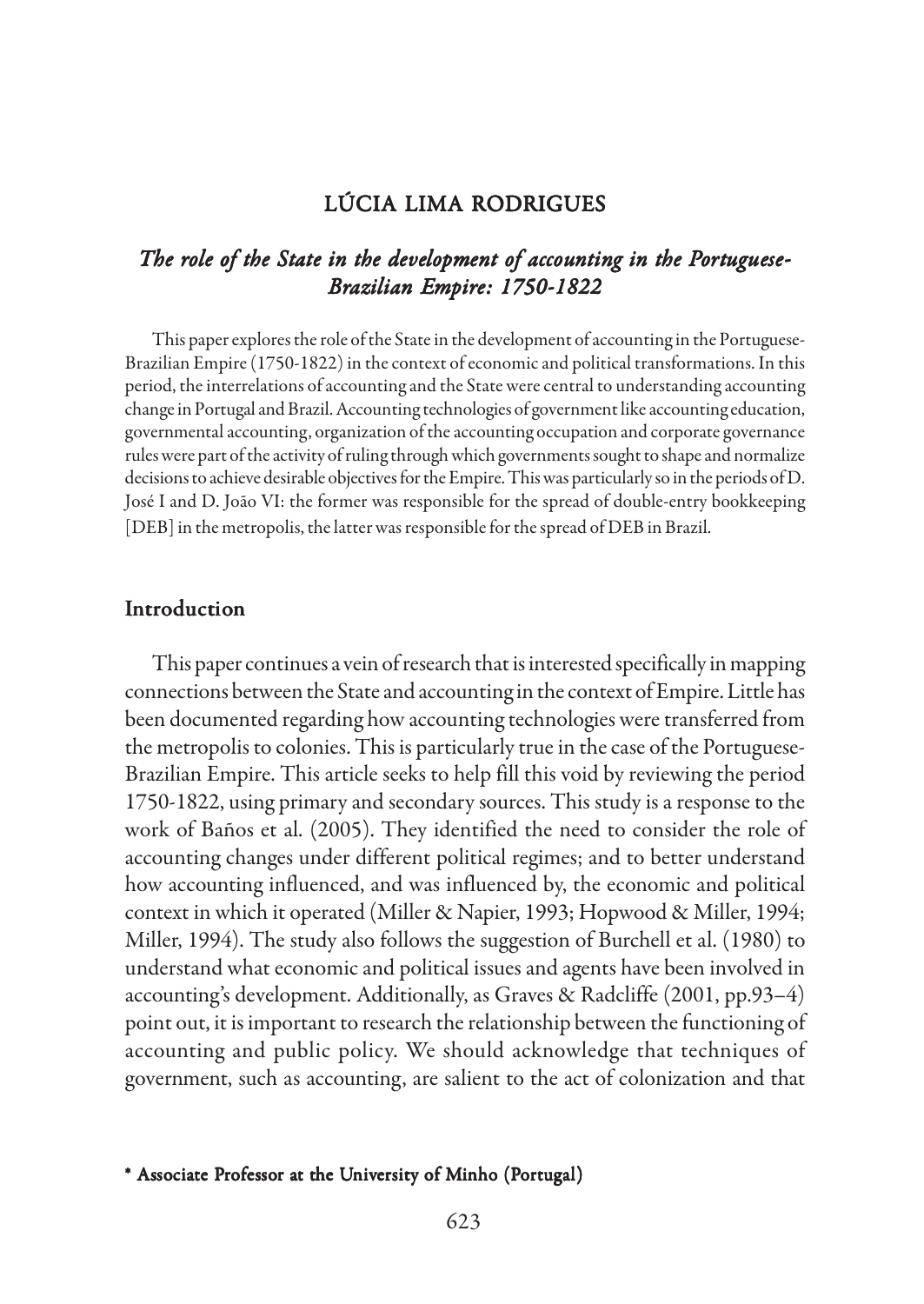accounting has ideological effects consistent with the objectives of colonialism Neu (2000).

This paper also seeks to extend understanding of the development of accounting in the Portuguese-Brazilian Empire (1750-1822) by exploring how actors, particularly the State, transferred accounting technologies from Portugal to Brazil. Pêro Vaz de Caminha (one of the captains of the fleet accompanying Pedro Álvares Cabral in the discovery of Brazil) wrote detailed and accurate accounts about the costs of the trip (Sá, 2008). After the discovery in 1500, several Portuguese accountants went to Brazil. They brought accounting knowledge with them from Portugal (Carnegie & Parker, 1996).

 This study illustrates how the calculative technologies of accounting constructed calculable spaces in the metropolis and Brazil (Miller, 1992, p. 75). Foucault (1991, p. 97) argued that "mercantilism might be described as the first sanctioned efforts to apply this art of government at the level of political practices and knowledge of the state" and that mercantilism "is the first rationalization of the exercise of power as a practice of government; for the first time with mercantilism we see the development of a savoir of state that can be used as a tactic of government." The period 1750-1777, under the mercantilist and corporatist model adopted by Pombal, was characterized by the re-emerging of the importance of the Portuguese colonial dominions, with Brazil the most important colony (Serrão, 1996, p.141). At this time, there was a clear attempt to integrate and connect the resources that were dispersed through the world and to connect the colonies permanently with the metropolis. Later, with the French invasion of Portugal in 1808, Brazil became the metropolis. Physiocratic and liberal ideas became influential. Therefore, the period 1750 to 1822 seems an appropriate one to study accounting's involvement in imperialism, in different economic and political contexts. This study provides further evidence on how accounting helps render visible certain crucial aspects of the function of the State.

The remainder of this paper is organized as follows. In the next section the literature on accounting as a technology of government in the Empire is reviewed. Thereafter an analysis of the accounting evolution in the Portuguese-Brazilian Empire is presented. Two periods of interest are considered: Pombal's mercantilist and corporatist regime (1750–1777); and the rise of the physiocrat and liberal ideas during the reigns of D. Maria I and D. João VI (1777-1822). The main findings are discussed in the last section.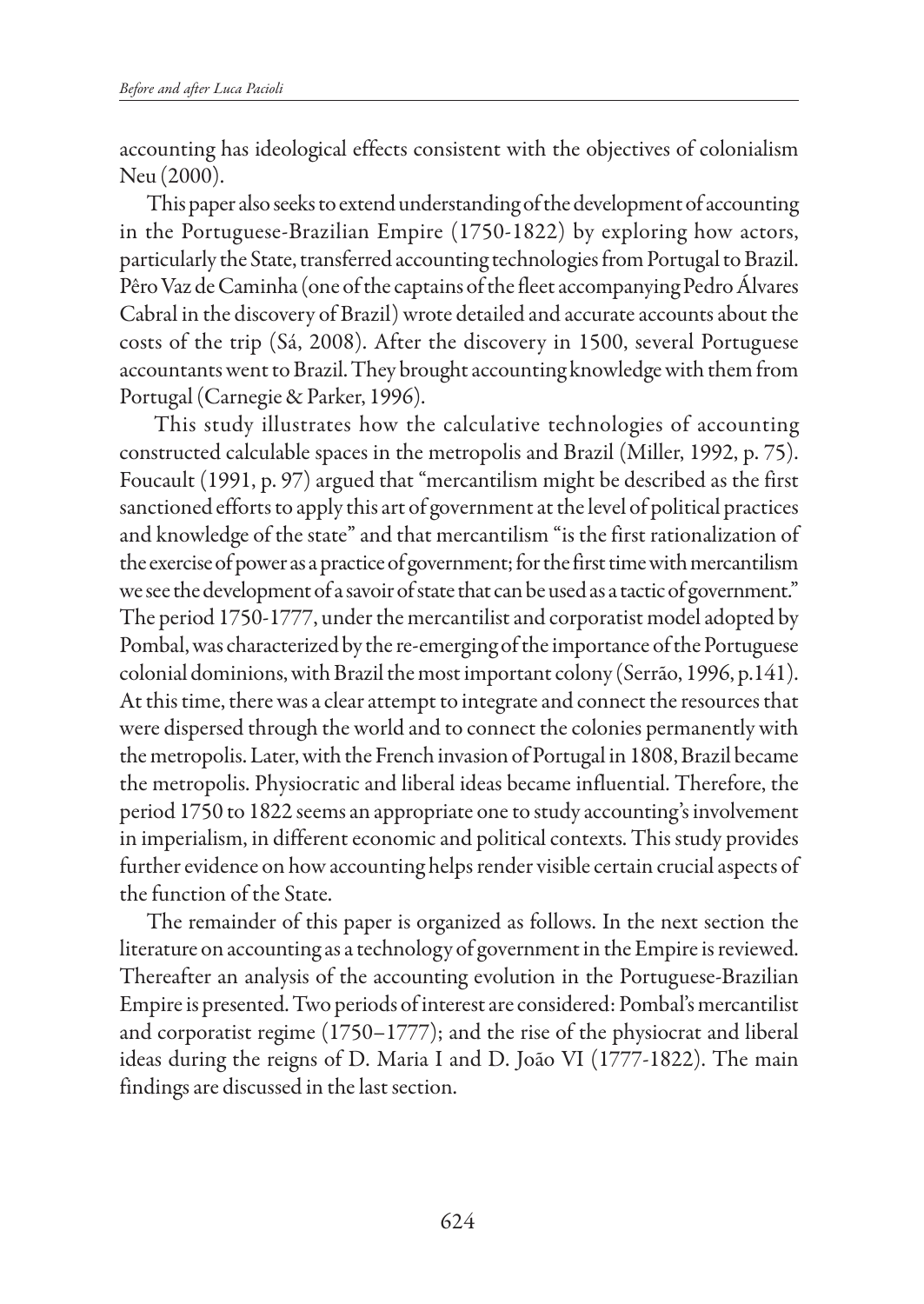# 2. Accounting as a technology of government in the Empire

Foucauldian analyses of governments have uncovered the capacity of accounting to manage populations both locally, and at a distance, by using technologies of power. These technologies are defined as "imbued with aspirations for the shaping of conduct in the hope of producing certain desired effects" (Rose, 1990, p. 52). Technologies of government facilitate action at a distance:

We use the term 'technologies' to suggest a particular approach to the analysis of the activity of ruling, one which pays great attention to the actual mechanisms through which authorities of various sorts have sought to shape, normalize and instrumentalize the conduct, thought, decisions and aspirations of others in order to achieve the objectives they consider desirable (Miller & Rose 1990, p. 8).

Accounting technologies of government are defined in this paper as government activities of regulation that sought to shape, normalize and instrumentalize accounting reporting, accounting education and the organization of accounting occupation (through the Board of Trade where merchants should be registered) in the metropolis and in the colonies. Neu (2000) states that accounting techniques should be viewed as a type of software which operates as both a set of material practices and as a set of ideological effects to sustain colonialism. Indeed, accounting technologies are claimed to have had an unmistakable power in imperialism (Davie, 2000, p.340). Accounting made visible the relations between the metropolitan countries and the non-European countries at the peripheries.

The accounting rules developed by governments should not be regarded as neutral. Rather, they are part of power relations involving the regulation of individuals' activities (through a series of norms and standards) in the process of ensuring the strength of the State and the efficient and effective collection of taxes in the Portuguese metropolis and colonies.

The role of accounting technologies within changing modes of government of economic life is something whose significance is beginning to be better appreciated and developed (Robson, 1991, p.552). Accounting education, accounting standardization and corporate governance techniques are considered important to develop business and to improve efficiency in the collection of public monies. Knowledge is central to the activities of government (Baños et al., 2005).

This study argues that accounting education, accounting standards and corporate governance rules are technologies of government that were articulated into wider social, economic and political power-knowledge discourses to stimulate the strength of the State, and impose a process of accounting change in both Portugal and Brazil.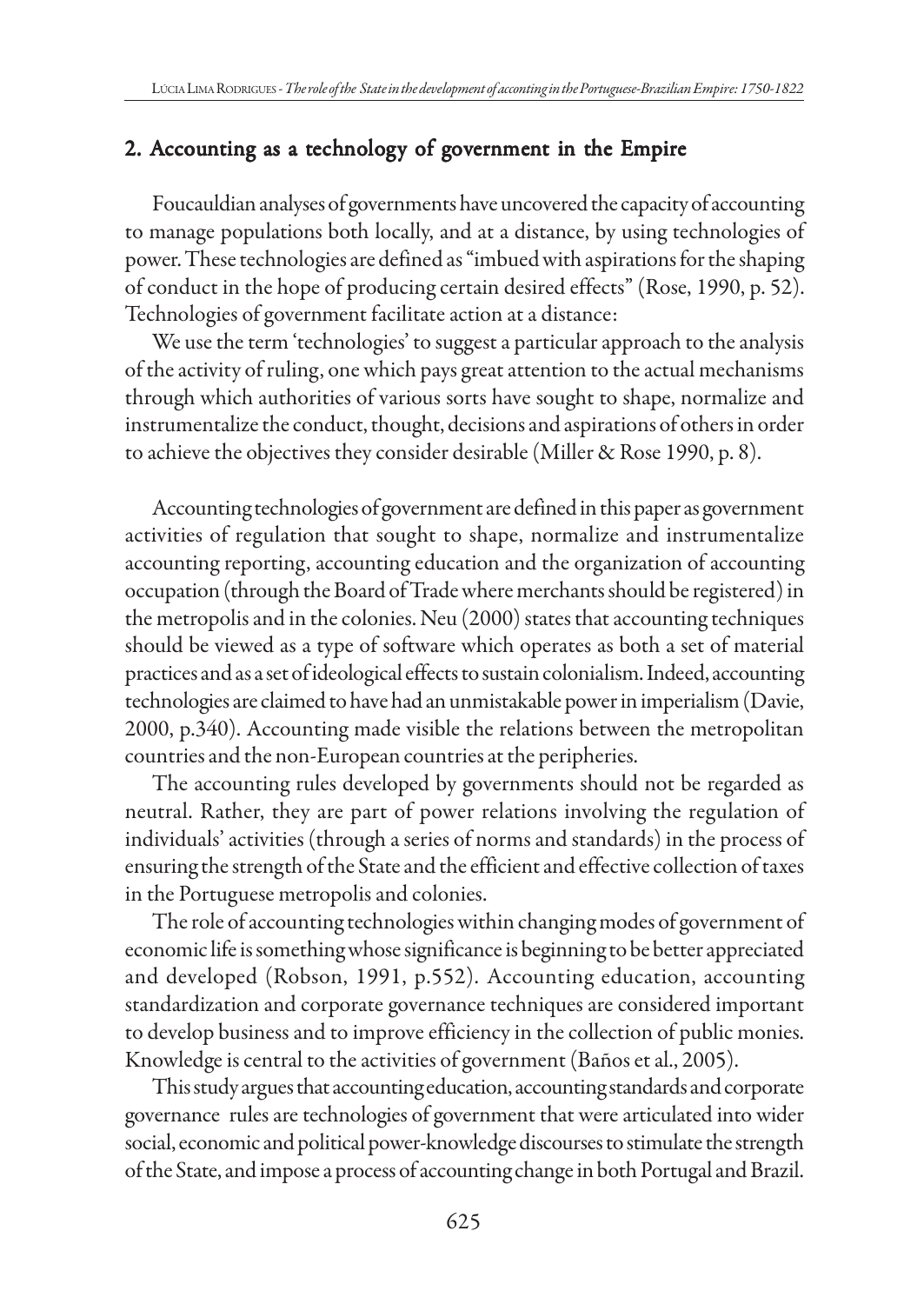Miller and Rose (1990) introduced the term "technologies of governance". These are the mechanisms authorities use to shape, normalize and instrumentalize the conduct, thought, decision-making and aspirations of others to achieve the objectives that governments regard as desirable (Miller & Rose, 1990, p.8; Neu, 2006). The accounting rules issued by the State in the imperial period analysed (Letter of Law, 1761, Charter June 28, 1808) were intended to assist in increasing the wealth of the State. The 1759 Royal Decree and the Charter of 1809, through which the Schools of Commerce (in Lisbon by D. José I and in Rio de Janeiro by D. João VI) were founded, were important in diffusing DEB in the Empire.

Accounting is central to the act of governing. Accounting techniques allow knowledge of distant sites to be mobilized and brought home to centres of calculation (Miller & Rose, 1990, p.9). In this study, accounting technologies adopted by the government are analysed through the legislation issued. In conducting this analysis, we identify the conceptualizations, explanations, and rationales used by experts who elaborated the arguments.

#### 3. Accounting in the Portuguese Brazilian Empire:

*Pombal's mercantilist and corporatist regime (1750–1777)*

Although DEB was known in Portugal in the 1500s, little is known about its early adoption (Rodrigues et al. 2003, 2004). Prior to 1750, Portugal's indigenous mercantile class was weak and commercial acumen was poorly developed. Consequently, it is believed that diffusion of DEB was not important until about 1750 (Rodrigues & Craig, 2004).

In 1750, the new King *D. José I* (King Joseph I) (1750-1777) appointed an enlightened diplomat, Sebastião José de Carvalho e Mello (later to become Marquis of Pombal, hereafter Pombal), to the post of Minister of Foreign Affairs and War. Portugal embarked on a program of political and administrative reforms that were conducive to the diffusion of DEB (Rodrigues & Craig, 2004). Pombal believed that State intervention was required to initiate and advance such developments and that it was necessary to create large and viable commercial houses, stimulate the creation of new industries, and provide Portuguese merchants with an adequate education in commercial affairs (Pombal, 1741).

One of the measures Pombal took was the establishment of the Board of Trade (*Junta do Comércio*) (Royal Decree, 30 September, 1756). This action was important in the institutionalization of the merchant profession and accounting occupation. It promoted the creation of several factories and encouraged the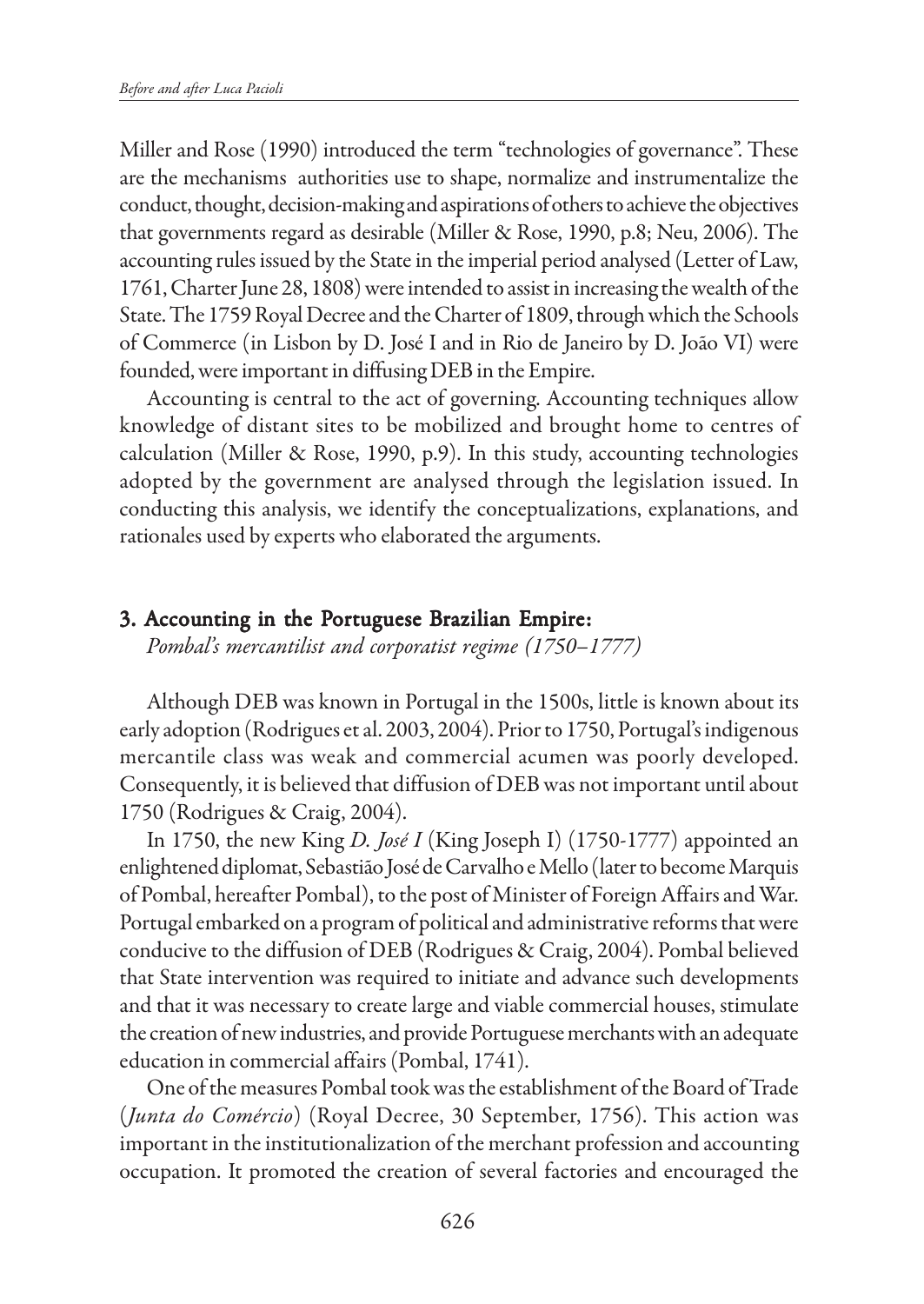adoption of DEB, with the help of foreign accountants. Pombal (1775, p.246) confirmed that accountants were "ordered to come from Venice and Genoa, for an amount of one thousand réis and three thousand cruzados." In accordance with the corporatist regime, all merchants were required to be registered with the Board of Trade (Letter of Law, 30 August 1770).

Another important measure was the establishment of the School of Commerce by the metropolis government (Royal Decree, 19 May, 1759) to improve the education level of Portuguese businessmen (Rodrigues et al., 2003, 2004). The Statutes of the School of Commerce emphasized that the "lack of order in keeping the books is one of the most important reasons of merchants' bankruptcy" (Royal Decree, 19 May, 1759, Introduction). Merchants were encouraged to enrol at this public school to develop their commercial skills. Accounting education was "viewed as a set of practices and rationales [that] could help to render operable the broad program of government embodied in mercantilist writings" (Miller, 1990, p.332).

Sousa and Sales, the first two teachers of the Portuguese School of Commerce were important propagators of commercial (including accounting) knowledge and the mercantilist State ideology of the regime of Pombal (Rodrigues & Craig, 2009). Students were taught commercial subjects, particularly arithmetic, algebra and geometry; exchange, weights and measures from different countries; insurance; and the DEB system (Rodrigues et al., 2003). At least 27 Brazilian students enrolled in this School between 1759 and 1794. The enrolment books of the third and fourth courses (about 69 and 61 students, respectively) show that about 21% of graduates went to work in the colonies, mainly Brazil and India (Rodrigues et al., 2004). Graduates of the School of Commerce played a strong role in improving the technical knowledge of merchants and public employees and became instrumental in the diffusion of DEB (Rodrigues & Craig, 2009).

The corporatist regime restricted access to various public posts to students of the School. The Letter of Law of 30 August, 1770 required bookkeepers, cashiers, ship's clerks, army clerks, employees of privileged companies, and administrators in the Public Treasury to be graduates of the School of Commerce. Indeed, graduates of the School facilitated the growth in commercial transactions between Portugal and other foreign market-places. It is doubtful whether Pombal could have organised government accounting in the *Real Erario* [Royal Treasury] and have founded major trading companies if Portugal did not have a steady stream of graduates from the School of Commerce (Rodrigues et al., 2003, 2007).

Pombal believed it was necessary to create big and reputable merchant houses, capable of replacing those of foreign merchants (Pombal, 1742). His creation of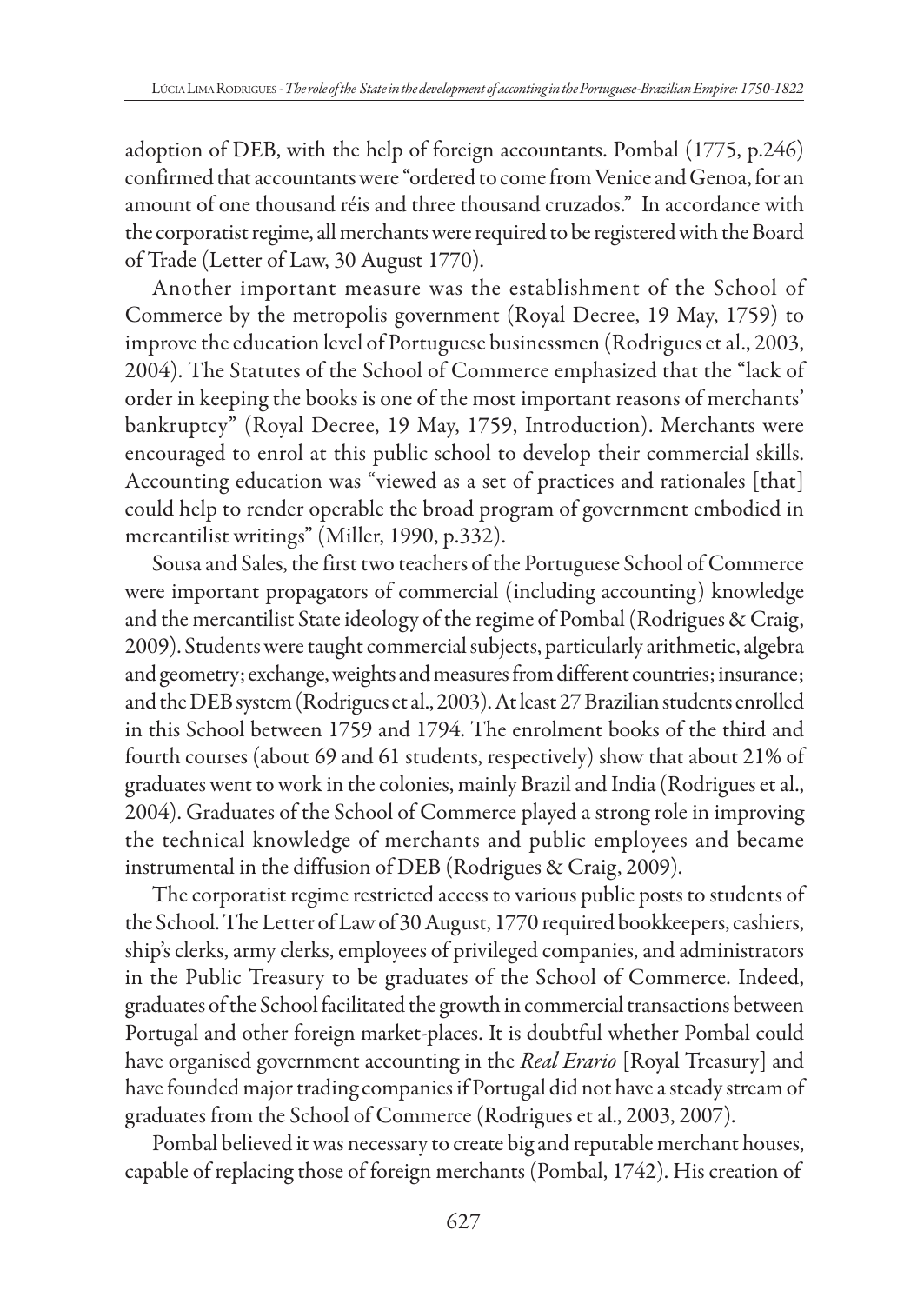monopoly trading companies was deemed important to connect the Empire. These trading companies had important implications in the commercial and financial administration of the colonies, particularly in Brazil, where two important companies were founded: in 1755, *Companhia Geral do Grão Pará e do Maranhão-CGPM* [Grão Pará and Maranhão General Company]; and in 1759, *Companhia Geral of Pernambuco e Paraíba- CGPP* [Pernambuco and Paraíba General Company]. Both companies emerged after a petition to the King by Brazilians. In the petitions, the level of participation of metropolitan merchants was kept low. However, Brazilian regions were not allowed to control the companies since this idea was unacceptable to Pombal: it did not fit with his mercantilist ideas of strengthening exclusive trade with the Kingdom and encouraging traders in Lisbon and Porto (Rodrigues et al., 2009).

CGPM and CGPP were associated corporations (Carreira, 1983). They were established to develop the Brazilian economy through monopolies in trading African slaves and exporting colonial products. For 20 years these companies had a monopoly over the slave trade and trade in other goods throughout the Empire. The official purpose for transporting slave labor from Africa to Brazil was to introduce a more pliant and qualified workforce than that provided by indigenous people. Both companies were important in connecting the Portuguese empire and in facilitating the colonial policies defined by Pombal.

Although both companies were privately-owned, significant partnerships with the State were established.<sup>1</sup> By para 52 of the general statutes, the King licensed each company to consult him on matters not expressed in the statutes, which were unforeseeable when the statutes were drawn-up. This right was granted to ensure that the partnership continued throughout the time each company was established to operate. The consultation process was a "framework for dialogue" (Wettenhall, 2008) that facilitated the continuing control of the partnership by the State when circumstances changed. In the Portuguese Archives [ANTT] there are several documents that evidence the interface between the companies and the State. The companies collected taxes and there was a reciprocity of favours between the companies and the State. The companies committed themselves to maintain forts, warehouses and all that was necessary for the preservation of the territories of the Crown.

<sup>1</sup> Several of these privileges were established in the General Statutes of the companies. (They are available at the British Library: Instituição da Companhia Geral de Pernambuco e Paraíba, 1795, Lisboa: Na Off. De Antonio Rodrigues Galhardo, 1572/1006).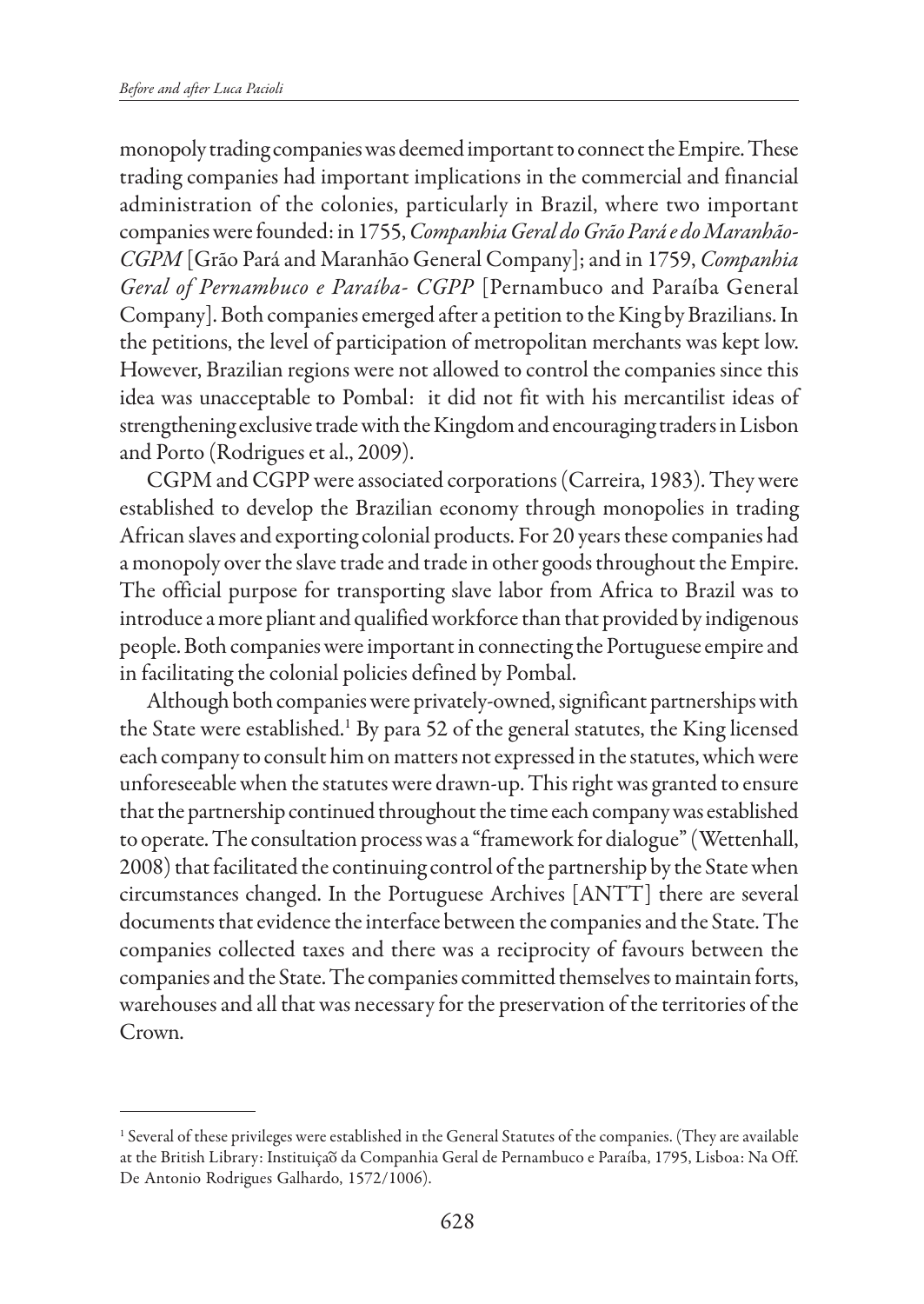Figure 1: Shipping routes of the CGPP and CGGP

→ CGPM shipping route ------ CGPP shipping route Source: Carreira (1983, p.57)



Pombal believed that "although the State has a big interest in external commerce, profit with the colonies is much more lucrative. Not only is this commerce more useful, but it is also less risky" (Pombal 1741, paragraph 19). To accomplish this objective, Viceroys and Governors who shared Pombal's corporatist and mercantilist ideals were appointed to administer the colonies – the "Pombalism Governors" (Bellotto, 1986, p. 277).

The use of DEB was compulsory in all chartered Pombaline $^2$  companies. Corporate governance rules were similar for all companies: they disclosed annual detailed and summarized balance sheets to all interested shareholders. The need to disclose information annually was related to the requirement that directors should render accounts prior to profit distributions. This summary was very important for shareholders, since it disclosed profits and the appropriation of profits. The difference between total profits and distributed profits helped calculate

<sup>2</sup> The Pombal period is usually referred to "Pombalism." "Pombaline" is the word used to refer to Pombal's reforms.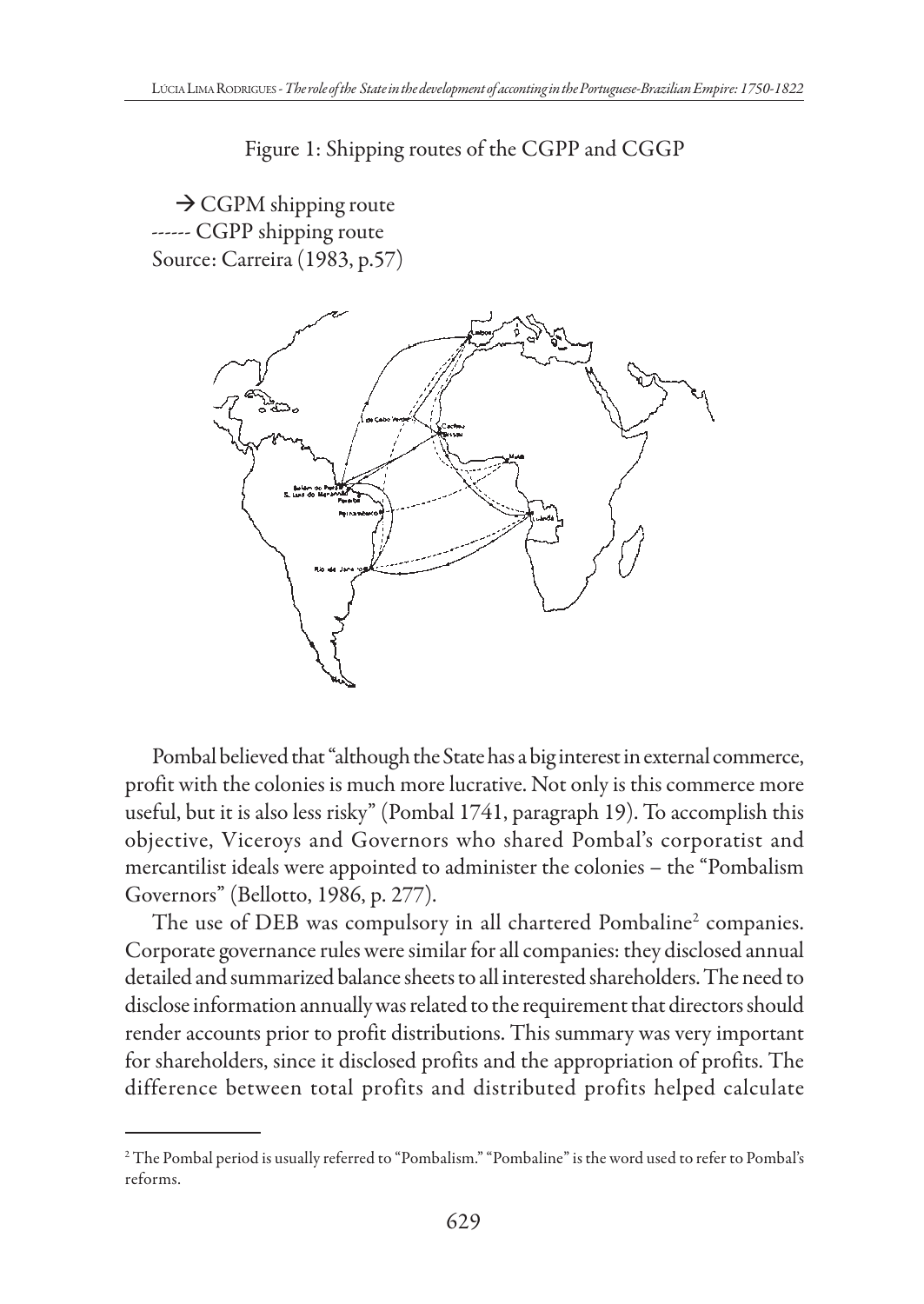accumulated profits. After dividing share capital plus accumulated profits by the number of shares, the accounting price of the share was determined as a quotation for share transactions (Rodrigues et al., 2009).

Another important measure implemented by Pombal had implications for Portuguese colonies, particularly Brazil. This was the creation of the Royal Treasury (1761) to help increase State income through a more efficient collection of public money, both in the metropolis and in the colonies (Gomes et al., 2008). With the establishment of the Royal Treasury (superseding the *Casa dos Contos* [Customs House] that was destroyed by the Lisbon earthquake in 1755), Portugal adopted DEB for the first time to manage public finances (Letter of Law of 22 December 1761). DEB was regarded as the best method to adopt since it was implemented by what was regarded as "all the civilized Nations of Europe". It was considered to be the most simple and clear method to organize the administration of the public moneys and to help prevent frauds (Title XII). The accounting rules issued by the King, Pombal and his experts were justified by the need to make collections of public monies more effective and efficient. The State needed regular and exact collecting of revenues "to pay all expenses related to the King, the ministers, courts, military organizations, people security, pensions, and interest on State borrowings" (1761 Letter of Law, p.1). However, DEB was required by the 1761 Letter of Law to be adopted at the level of the four *Contadorias Gerais* [General Control Offices] in Lisbon. Single entry bookkeeping was applied at other different levels, including Brazil. The central standardization system adopted comprised the 1761 Letter of Law and the Instructions.

Instructions sent to the colonies show that the key factor explaining the restricted adoption of DEB at the General Control Offices, was the lack of expertise in the colonies with DEB (Gomes et al., 2008). One important objective of the Lisbon authorities in elaborating these instructions was to standardize methods and procedures. The 1761 Letter of Law stated that the objective was to ensure the collection of public money was not arbitrary and subject to diverse formulas. Uniformity would permit an official from one Captaincy to move to another without anything seeming new to him. In many cases, Royal Treasury officials were sent from Lisbon as bookkeepers and clerks, to ensure correct application of the instructions, and to assist in implementing the new system (Gomes, 2009).

*The rise of physiocrat and liberal ideas during the reigns of D. Maria I and D. João VI (1777-1822)*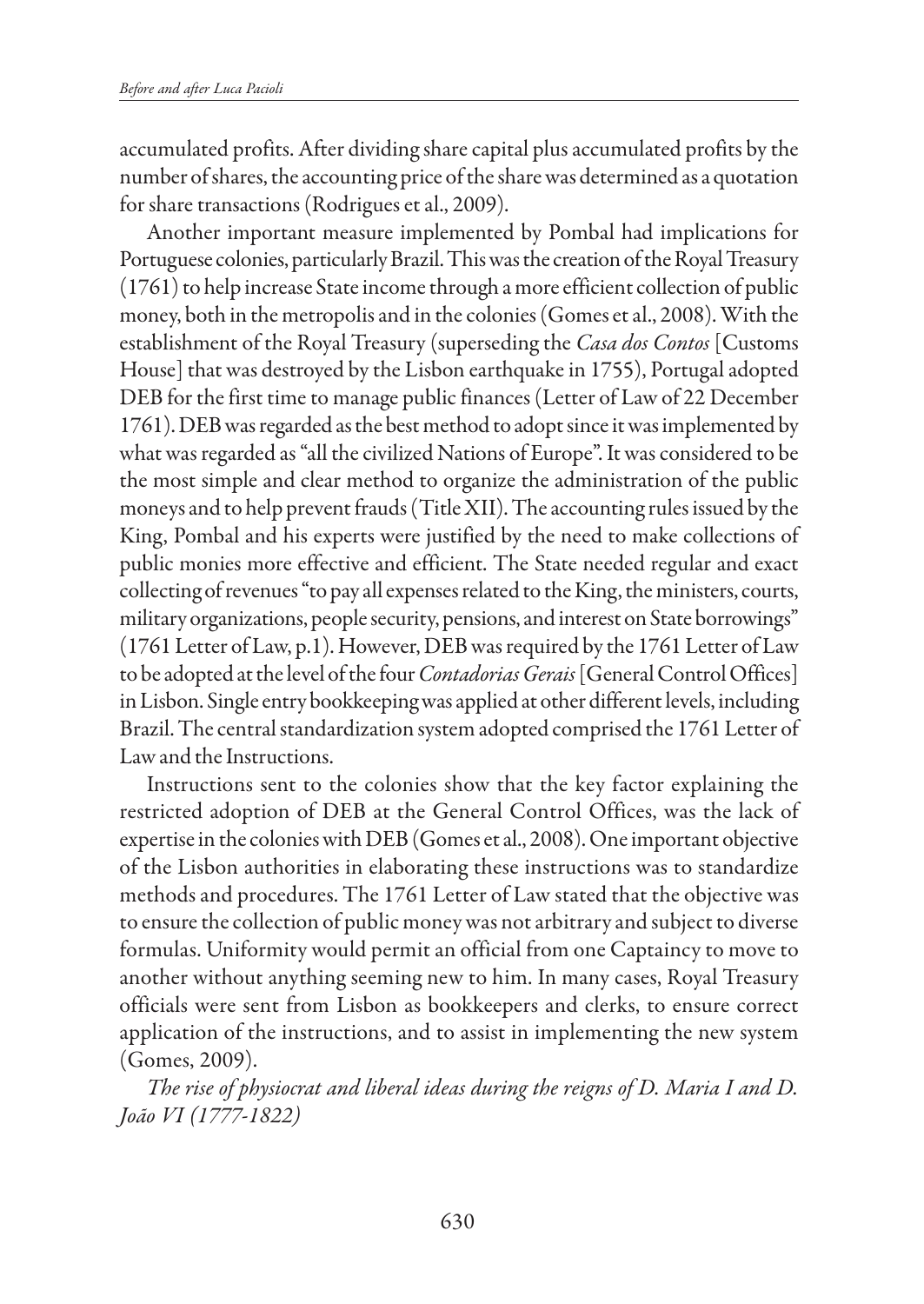In 1777, with the death of D. José I and the ascent to the throne of his daughter Dona Maria I, Pombal was immediately replaced by Martin de Castro e Melo. This led to the so called "turnabout": everything done by Pombal was criticised and many political and economic changes were undertaken.

From 1777 until 1787 the number of deputies who were responsible to the management of the Board of Trade decreased because their contracts were not renewed (Ratton 1813/1920, p.202). In 1788, the Board changed its name to Real Junta do Comércio, Agricultura, Fábricas e Navegação destes Reinos e seus Domínios (Royal Board of Trade, Agriculture, Factories and Navigation from this Kingdom and all her Dominions). The President was no longer from the commercial world but was a noble. The power and influence of the commercial and mercantile world began to fade (Ratton, 1920).

A major effect on commerce was that, to a large extent, monopoly privileges (like those attributed to the Brazilian chartered companies) were viewed with less favour. By Decree of January 5, 1778 Queen Maria I (Mary I), after consulting the Board of Trade, ended the exclusive 20 year privilege over trade and navigation that Pombal had granted to the Brazilian companies.

Enrolments at the School of Commerce increased until the fifth course (beginning 1776) but began to decline gradually after 1776 (Rodrigues et al., 2004). Consequently, the period witnessed some deregulation of arrangements governing accounting. Pombal's policies had two main effects: agriculture was neglected and commerce protected; and the pervading intervention of the State hampered the action of individual economic agents. Portuguese authors became more receptive to French physiocrats<sup>3</sup> who began to be influential by the beginning of the 1780s. The Royal Academy of Sciences of Lisbon was the main centre for the diffusion of their ideas (Rodrigues & Craig, 2004). The "*Memorias economicas da Academia Real das Sciencias de Lisboa, para o adiantamento da agricultura, das artes, e da industria em Portugal, e suas conquistas*" ("Economic Memories by The Royal Sciences Academy for the advancement of agriculture, arts and industry in Portugal and overseas") published by the Royal Sciences Academy in 1789 is an example of the popularity of physiocratic ideas in Portugal. The term "Physiocracy" means "rule by nature". Its fundamental premise was that developing a strong agriculture was the necessary ingredient in national prosperity, and that industry, technology and commerce should be subservient to it.

<sup>&</sup>lt;sup>3</sup> Physiocrats were a group of eighteenth-century French economists who believed that the land is the ultimate source of all wealth.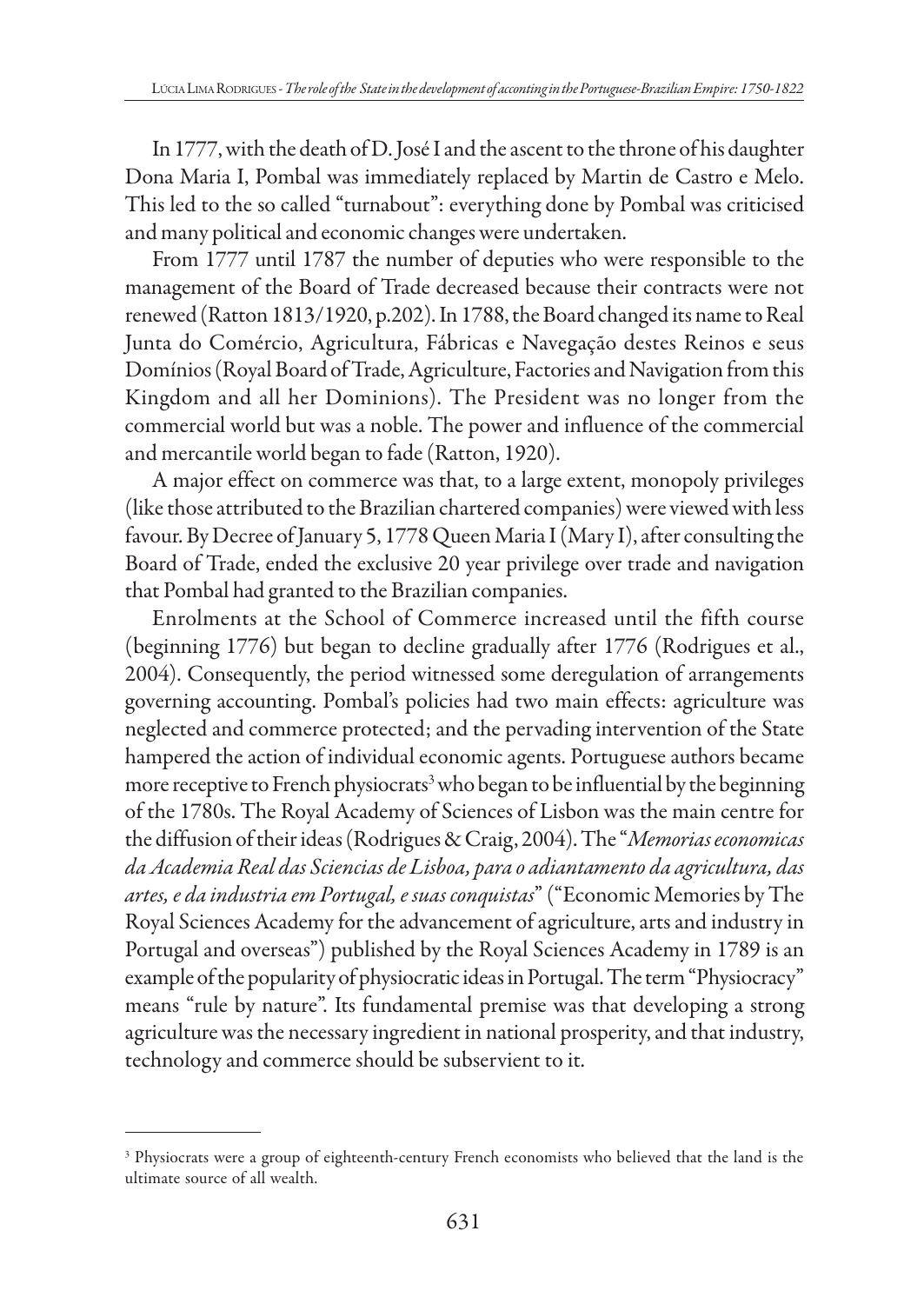At the time of D. Maria I (1777-1816) no significant administrative and tax reforms were undertaken. However, on 5 January, 1785. D. Maria I published a Charter requiring the destruction of all factories in Brazil. Since the population of Brazil was sparse, the Queen considered that there was a lack of laborers to work in agriculture. This was a consequence of the physiocratic ideas of the period. In the Charter she stated:

> The large number of factories and manufacturers, that have been established in the last few years in different captaincies of Brazil, have damaged culture, agriculture, and mineral exploration of this vast continent. Because there is lack of population, it is evident that the greater the number of manufacturers, the less will be the number of farmers.

Although this was considered as an example of a repressive metropolis policy, the order should also be understood in the context of the physiocrat ideas of the period. Novais (2000) argues that the main purpose for this Charter was to control commerce in the Empire and to assure Brazil was kept mainly agricultural while the metropolis would supply manufactured goods. This would avoid Brazil becoming self-sufficient. The Charter was not complied with completely. Only a few looms were seized, mainly in the most important cities, Rio de Janeiro and Salvador. From 1792, due to mental illness, the Queen's oldest surviving son Prince D. João ruled in her name. He assumed the title of Regent in 1799 until he succeeded to the Crown as D. João VI, in 1816.

The beginning of the nineteenth century was a very volatile period in the Portuguese Empire. In 1808, after avoiding capture by the invading Napoleonic Army under the command of Marshall Junot, and following the advice of the British Government, the Queen and the Royal Family and many courtiers fled to Brazil, escorted by warships of the British Royal Navy. The situation created by the arrival of the court in Brazil in January1808, transformed the colony into the metropolis. On 1 April, 1808 the Charter of 5 January, 1785, requiring the destruction of all factories in Brazil, was revoked by D. João, the Prince Regent.

The transformation of Rio de Janeiro into the new capital of the Empire necessitated a reorganization of local public finances. By the Charter of June 28, 1808, D. João created the Royal Treasury in Rio de Janeiro, mimicking the 1761 Letter of Law (which was considered by the Prince as "the healthy 1761 Letter of Law"). "After being advised by smart and cultured people belonging to my Royal Service", his aim was to centralize collection of public monies and administration of the treasury (p.1). This law introduced DEB in the Brazilian governmental accounting. As with the 1761 Letter of Law, this charter established that DEB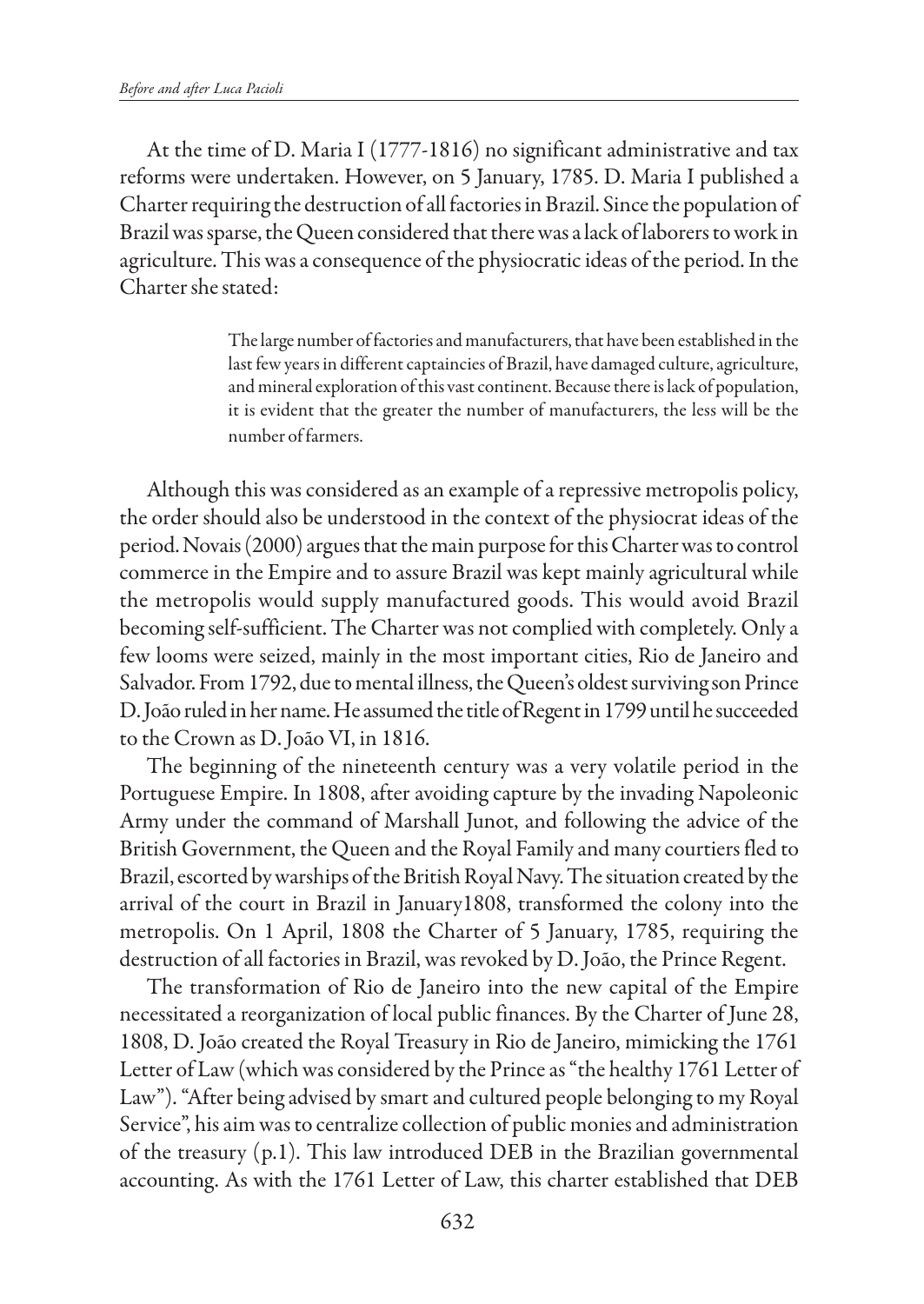should be used in the three General Control Offices administrating the following regions: 1. Rio de Janeiro city and region; 2. East África, Portuguese Asia, and the Brazilian regions: Minas Gerais, S. Paulo, Goiás, Matto Grosso and Rio Grande de São Pedro do Sul; 3. Cape Verde Islands, Azores, Madeira, West Africa and the following Brazilian regions: Bahia, Pernambuco, Maranhão, Pará and Piaui.

Several important measures were implemented to make Rio de Janeiro the capital of the Portuguese Empire. By the charter of 23 August, 1808, D. João created in Brazil the Board of Trade, Agriculture, Factories and Navigation from this State and all her Overseas Dominions. Several important differences can be found when compared with the metropolis Board of Trade restructured in 1788: there was an emphasis on free trade and freedom to create all kinds of factories in Brazil. Chaves (2006) states that, the strengthening of liberal discourse in Brazil and liberalization of commerce, as a consequence of the liberal ideas, was a source of conflicts. The liberalization of the street trading (by hawkers and women) irritated Brazilians.

Another measure was the creation of the National Bank (later called *Banco do Brasil* or Bank of Brazil). This was considered important to support the Royal Treasury and to develop commerce. Statutes were published by Charter on 12 October, 1808. The new bank was considered a privileged<sup>4</sup> joint stock company (share capital was 1.200:000\$000 *reais*, 1,200 shares, par value 1:000\$000), since it would have the right to deal with public transactions and would charge a 2% commission. The corporate governance rules were similar to the previous CGGP and CGPP: only Portuguese people could manage the company (art. X); directors were the most important shareholders; shareholders could vote only if they had five shares (art. XI); the first directors were nominated by the regent, but subsequent directors would be nominated by the General Assembly and confirmed by law. The nominated shareholders should always hold the greater number of shares (art. XIII).

The Charter of June 28, 1809 is also a significant hallmark of commerce education in Brazil. Two schools were created (the School of Commerce of Rio de Janeiro; and the School of Pernambuco and Bahia). These were necessary to train professionals in DEB, and to improve the public collection of money (Peleias et al., 2007). The schools were an extension of the Lisbon School of Commerce founded in 1759 by Pombal. In a decree, the regent pointed out that it was"… absolutely necessary to study the Economic Sciences [...] and as I know that José da Silva Lisboa [...] is very skilled to teach that science, and without learning it we

 $^4$  The statutes established that privileges would be for twenty years (art. II).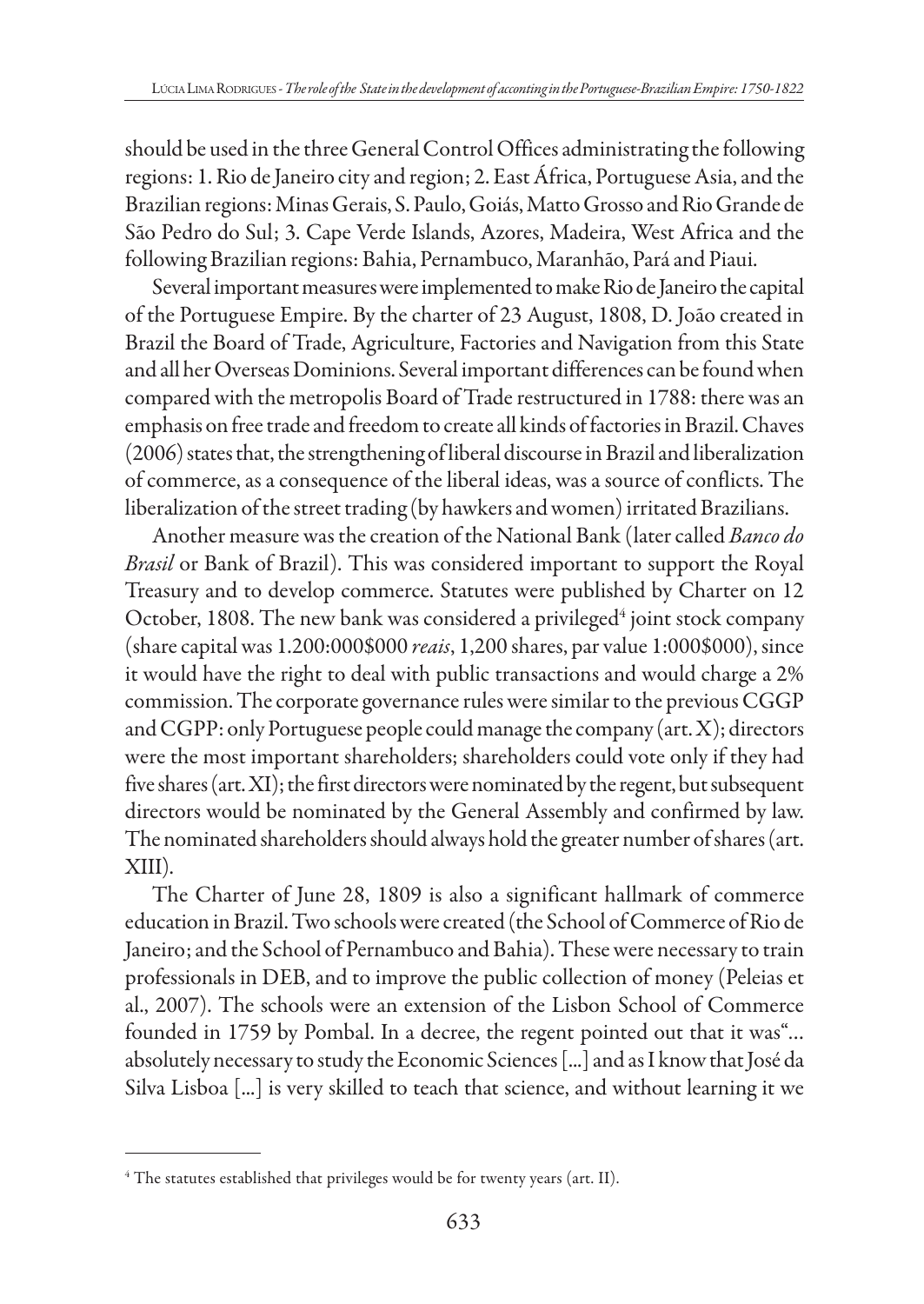only can walk blindly or with very slow steps, [ ...] I give him permission to conduct a Chair in this Public School in Rio de Janeiro that I am creating with this decree" (Charter of 23 February, 1808).5 The Schools would be financed, as with the School of Lisbon, by the Board of Trade (Charter of 15 July, 1809). The nominated teacher, José da Silva Lisboa, was a graduate in Canonic and Philosophic Law from the University of Coimbra. His studies on political economy were among the first to address the issues of liberalism in Brazil (Bohrer, 2008). It is unknown if he effectively taught at the School of Commerce of Rio de Janeiro but it it is certain that his books were used in classes (Chaves, 2009). José António Lisboa taught at this School from 1809 to 1820, when he retired (Chaves,2009)

In 1811, the School of Commerce of S. Luis do Maranhão was created. Because the teacher was incompetent and unable to teach commerce (Ricardino, 2001), it ceased in 1820. This School was re-established in 1832. The teacher, Estevão Rafael de Carvalho, is the author of the first Brazilian book on accounting: "A Metafísica da Contabilidade Comercial" published in 1834 (The Metaphysics of Commercial Accounting) (Ricardino, 2001).

Although there were similarities with Lisbon School of Commerce, there was a main difference: in Lisbon the manuals emphasized the mercantilism and in Brazil José Lisboa's studies on economic liberalism were adopted. Unlike what happened in Lisbon, private Schools soon appeared as a consequence of the economic liberalism thinking of the period (Chaves, 2009).

The Portuguese court returned to Lisbon in 1821. Prince Pedro remained in Brazil and was given wide power to govern. However, some months later, the Royal Treasury, the Board of Trade and other important boards ceased to exist. Power was again concentrated in Lisbon. With the extinction of many bureaucratic boards, unemployed people started to clamour for independence.

### Discussion

This paper examines aspects the role accounting played in Portuguese imperialism. It fills a gap in the documented history of accounting by exploring how accounting technologies helped produce calculative knowledge in the imperialism context (Davie, 2000). Specifically, it explored how the imperial centre contributed to the construction of an imperial arena of accountancy.

<sup>5</sup> Coleção Leis do Brasil, Imprensa Nacional, vol. 1, p. 2, Ricardino (2001).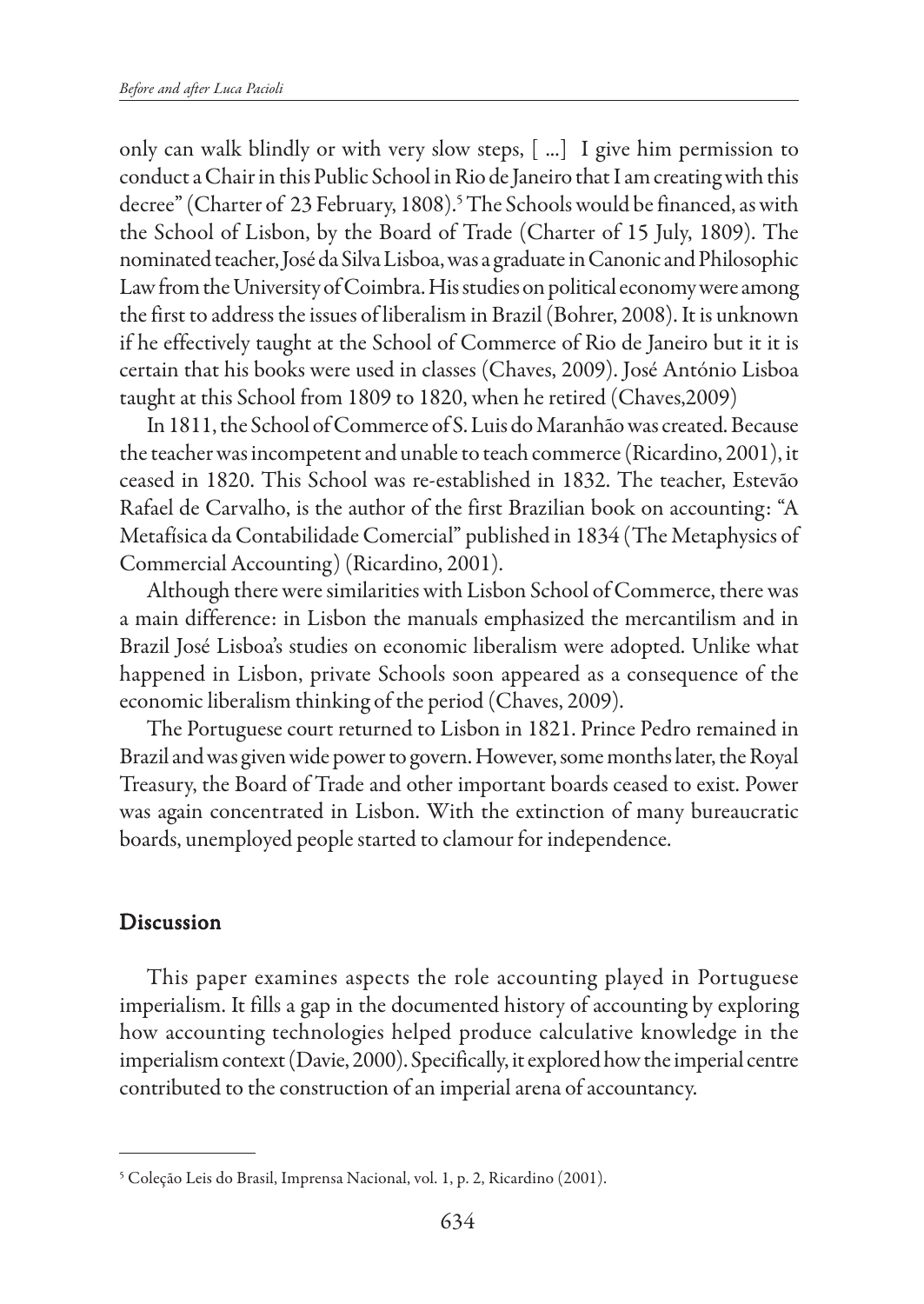When Pombal's corporatist and mercantilist regime is analysed, we can observe that accounting technologies helped to connect the Empire. The 1761 Letter of Law, through the simplified single entry method, connected Lisbon with the Empire, particularly Brazil. Accounting technologies, once imposed, were used as an integral part of imperial policies and activities.

DEB was imposed by Pombal on the Pombaline companies (particularly in the case of Brazil, on the CGGP and CGPP). Although the headquarters of these companies were in Lisbon, they had offices in Brazil. Therefore, DEB was transferred indirectly to Brazil. Also, the School of Commerce of Lisbon had several Brazilian students who transferred knowledge of accounting technologies when they returned to Brazil.

When we analyse the regimes of D. Maria I and her son, D. João VI, we can see that mercantilist and corporatist ideas were slowly replaced by physiocrat and liberal ideas. As a consequence of new economic and political ideas, the monopolist Brazilian companies lost their privileges. The new economic regime did not support the publicprivate interface and the companies went bankrupt a few years later. Additionally, the School of Commerce, which was so important in diffusing DEB and mercantilism in the metropolis and Brazil, began to lose influence.

With the French invasions (1807-11) and the associated disruptions, the Queen and the Royal Family and many courtiers fled to Brazil, where they transformed the colony into the metropolis. The transformation of Rio de Janeiro as the new capital of the Empire demanded a reorganization of local public finances. There the prince regent, D. João created the Royal Treasury, the Board of Trade, and Schools of Commerce. Similar accounting technologies that Pombal had used to connect the empire from the metropolis were established in the colony. Again, they were considered important to connect the empire. The accounting technologies that were proved to be efficient in connecting the empire were used when the Empire was felt to be at risk. But, although they were similar, in Brazil accounting technologies were influenced by the new economic and political context. The Board of Trade and the Schools of Commerce were influenced by the new fashionable ideas of physiocracy and liberalism.

As a consequence of the liberalism, intervention of the State in Brazil was reduced when compared the observed with Pombal who created several privileges companies which worked in a partnership with the State. The Bank of Brazil is an exception and it was an innovation of the time.<sup>6</sup> What did not change was the

<sup>6</sup> The first bank of Portugal was Banco de Lisboa (Bank of Lisbon) and it only appeared in 1821. However since Pombal that government was intending to create a bank (see for example, a document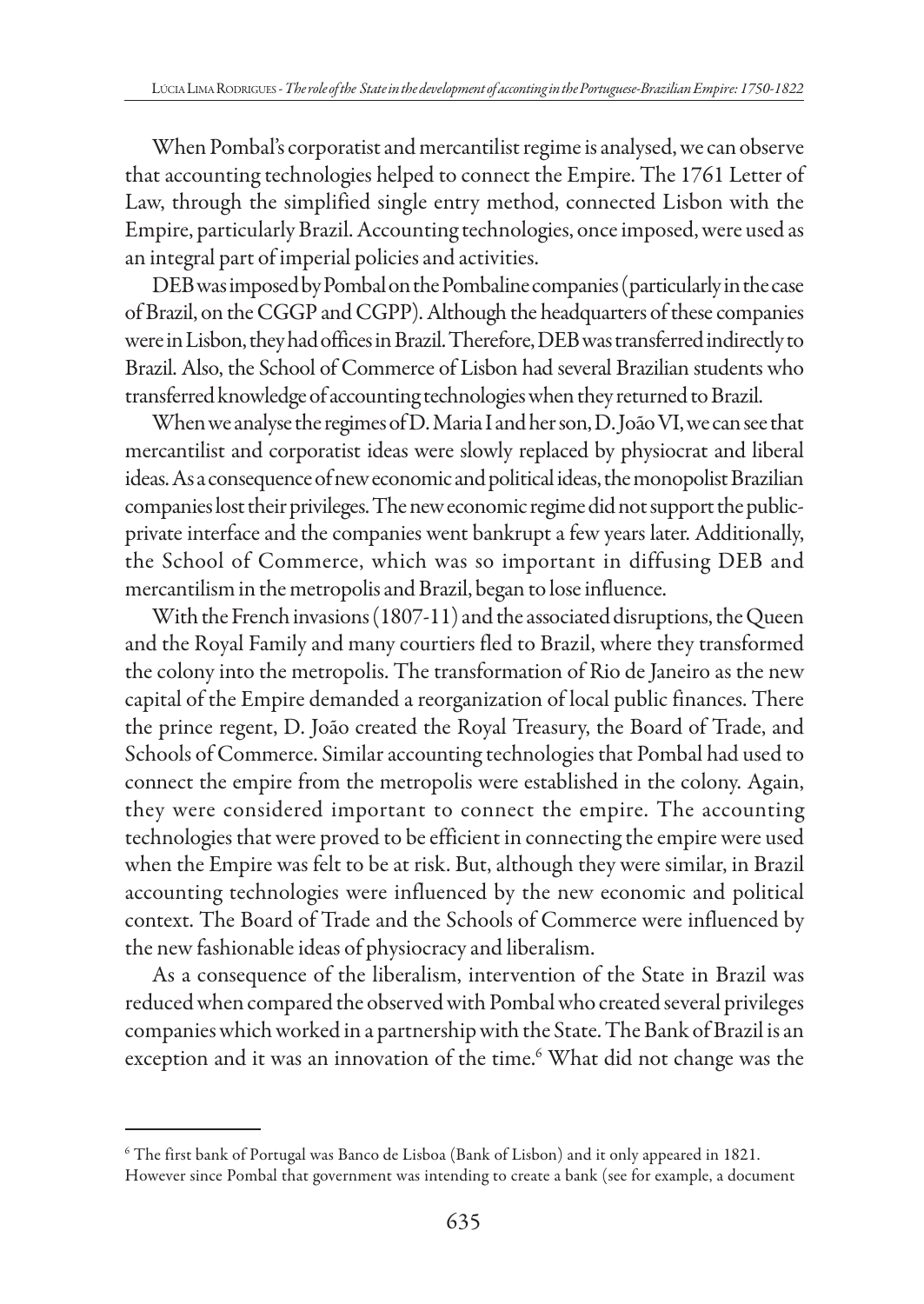centralized State. DEB in governmental accounting was again associated with need to strengthen the State in a different place, in Brazil.

With these measures, DEB and technologies of accounting spread definitely in Brazil. They helped to make Brazil ready for independence. Soon after, the Portuguese court returned to Lisbon in 1821.D. Pedro I (1822-1831) proclaimed Brazil's independence from Portugal (on September 7, 1822).

## Legislation: Legislation:

*Alvará de 23 de Fevereiro de 1808* (Charter 23 February, 1808) (Coleção Leis do Brasil, Imprensa Nacional, vol 1 – p. 2).

*Alvará de 28 de Junho de 1808 (*Charter 28 June, 1808)*, Alvara da Creação do Erario Regio, e do Conselho da Fazenda no Brazil*,

http://www.planalto.gov.br/ccivil\_03/revista/Rev\_35/Alvara.htm; BRASIL. Leis etc. Coleção das Leis do Brazil de 1808. Rio de Janeiro: Imprensa Nacional, 1891. p. 74 – 90.

*Alvará de 23 de Agosto de 1808* (charter of 23 August, 1808) *Alvará da Creação da Real Junta do Commercio, Agricultura, Fabricas, e Navegação deste Estado do Brazil; http://www.brown.edu/Facilities/John\_Carter\_Brown\_Library/CB/ indexes/laws\_1808\_p3.html*

*Alvará de 12 de Outubro de 1808*, *Alvará da Creação de hum Banco Nacional nesta Corte, e seus Estatutos.* (Charter 12 October, 1808), http:// www.planalto.gov.br/ccivil\_03/revista/Rev\_44/ALVARA1808.htm (BRASIL. Leis etc. Coleção das Leis do Brazil de 1808. Rio de Janeiro: Imprensa Nacional, 1891. p. 148 e 153).

http://www.brown.edu/Facilities/John\_Carter\_Brown\_Library/CB/indexes/ laws\_1808\_p4.html. Access on 16 March 2011.

*Alvará de 15 de Julho de 1809, Alvará sobre as Contribuições para as Despezas da Real Junta do Commercio, Nomeação dos Recebedores, e Creação da Contadoria* (Charter 15 July, 1809) (Coleção Leis do Brasil, Imprensa Nacional, vol. 1 – p. 93. http://www.brown.edu/Facilities/John\_Carter\_Brown\_Library/CB/indexes/ laws\_1809\_p2.html. Access on 16 March 2011.

from 1761: "while the Mercantile bank is not founded", ANTT, CGPP, Livro 1º de registo de decreto, alvarás, leis, Book 397, sheet 48). Until there public monies were deposited in "Depósito Publico" (Public Deposit) which worked like a safe.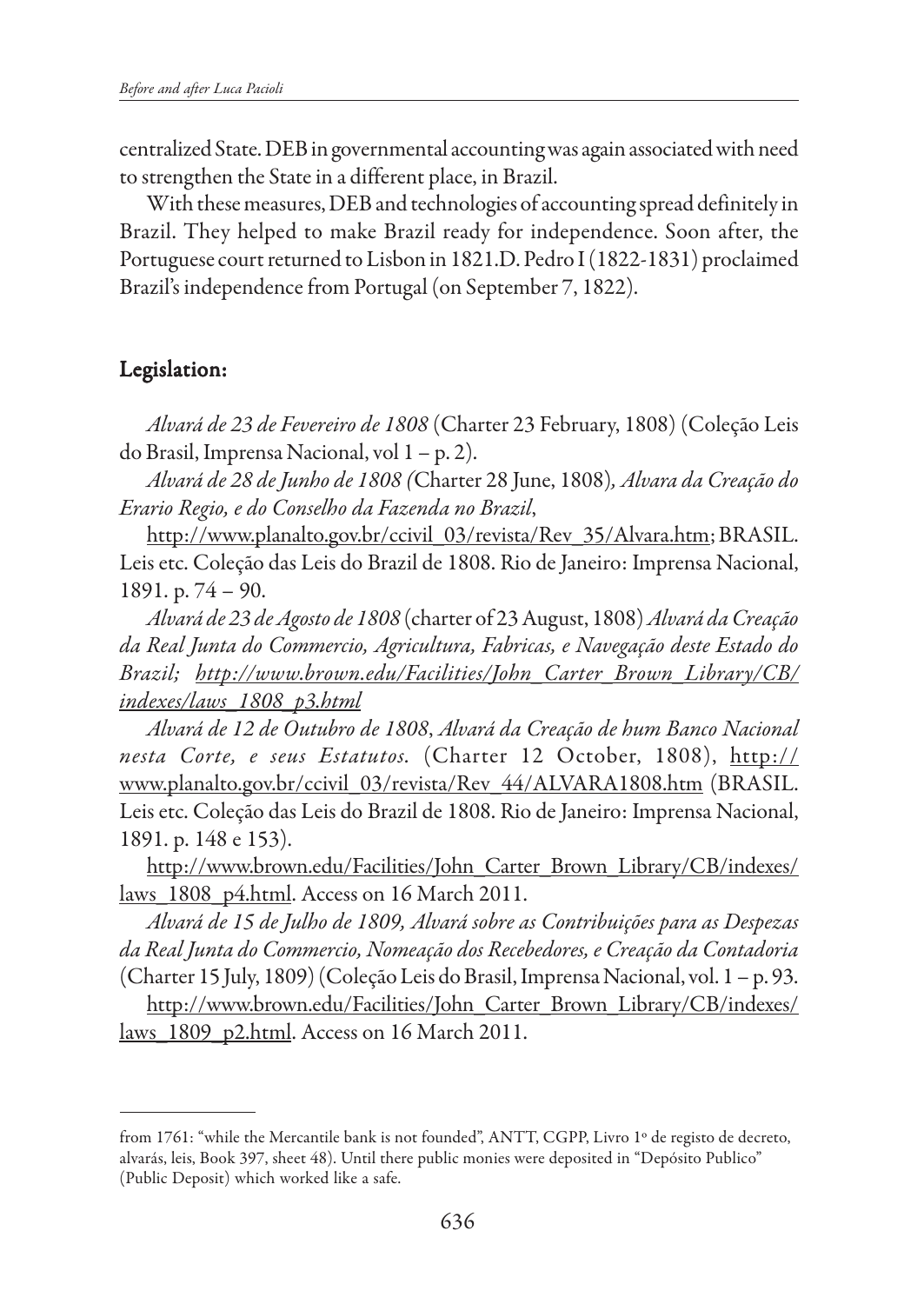ANTT (Portuguese Archives), CGPP, Livro 1º de registo de decreto, alvarás, leis, Book 397, sheet 48.

British Library, *Estatutos particulares, ou Directorio economico, para o governo interior da Companhia Geral de Pernambuco, e Paraiìba, ordenado por Sua Magestade, e confirmado pelo seu alvará de 7 de Janeiro de 1760*), 710.k.3 (8).

Letter of Law 22 December 1761, Estatutos do Real Erário [Royal Treasury].In Mendonça, M., *Aula de comércio*, Rio de Janeiro, Xerox do Brasil, 1982.

Letter of Law of 30 August 1770. In Mendonça, M. *Aula de comércio*, Rio de Janeiro, Xerox do Brasil, 1982.

Royal Decree 19 May 1759, *Estatutos da Aula do Comércio* [Statutes of the School of Commerce]. In Mendonça, M., *Aula de comércio*, Rio de Janeiro: Xerox do Brasil, 1982.

Royal Decree of 30 September, 1756. *Estatutos da Junta do Comércio* [Statutes of the School of Commerce]. In Mendonça, M., *Aula de comércio*, Rio de Janeiro: Xerox do Brasil, 1982.

# References

Baños, J., Gutiérrez, F., Espeja, C., Espejo, A. & Fenech, F. (2005). Govern(mentality) and Accounting: The influence of different Enlightenment Discourses in two Spanish cases (1761-1777), *Abacus*, Vol. 41, Nº2, pp.181-210.

Bohrer, S, (2008). "Interesses Seguros": As Companhias de Seguro e a Provedoria dos Seguros do Rio de Janeiro (1810-1831). Master dissertation in History, Universidade Federal Fluminense, Brazil.

Bellotto, H. L. (1986). *O estado Português no Brasil: sistema administrativo e fiscal*. In J. Serrão, & A. H. O. Marques (Eds.), Nova história da expansão Portuguesa – O Império Luso-Brasileiro 1750-1822 (pp. 261-300), Vol. VI, Lisboa: Editorial Estampa.

Burchell, S., Clubb, C., Hopwood, A., Hughes, J. & Nahapiet, J. (1980). "The Roles of Accounting in Organizations and Society", *Accounting, Organizations and Society*, Vol.5, No.1, pp.5–28.

Carnegie, G.D. & Parker, R.H. (1996). The Transfer of Accounting Technology to the Southern Hemisphere: The Case of William Butler Yaldwyn, *Accounting, Business and Financial History* Vol.6, No.1, pp. 23-49.

Carreira, A. (1983). *As companhias pombalinas de Grão-Pará e Maranhão e Pernambuco e Paraíba*. Lisboa: Editorial Presença.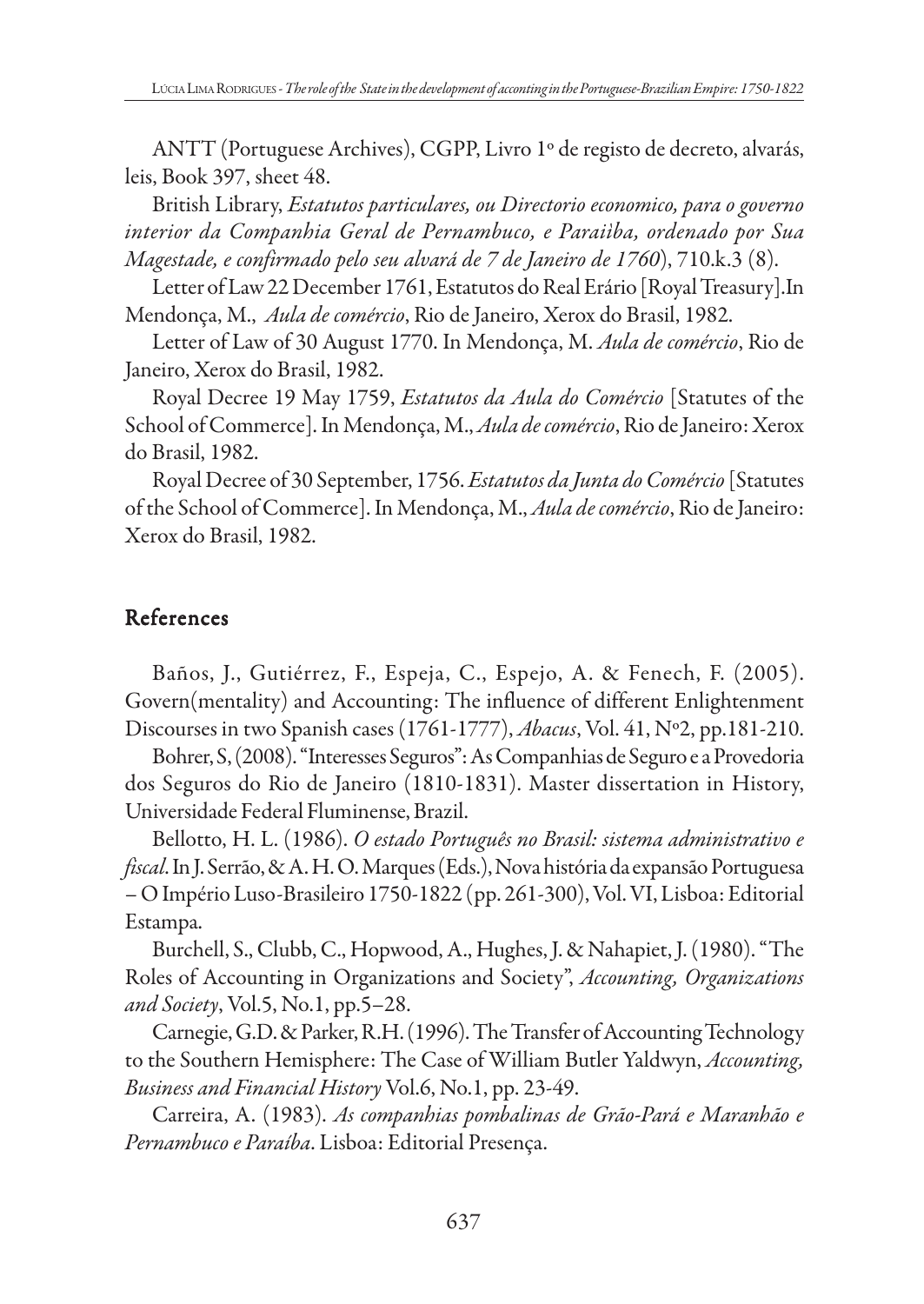Chaves, C. (2009). A arte dos negócios: saberes, práticas e costumes mercantis no império luso-brasileiro. *América Latina en la história económica*, nº31, January-June, pp.171-193.

Chaves, C. (2006). O outro lado do Império: as disputas mercantis e os conflitos de jurisdição no Império Luso-Brasileiro *TOPOI*, Vol.7, No.12, pp. 147-177.

Davie, S. (2000). Accounting for imperialism: a case of British-imposed indigenous collaboration. *Accounting, Auditing & Accountability Journal*, Vol. 13, No. 3, 2000, pp. 330-359.

Foucault, M. (1991). Governmentality. In G. Burchell, C. Gordon, & P. Miller, *The Foucault Effect* (pp. 87-104). Chicago: University of Chicago Press.

Gomes, D., Carnegie, G.D., & Rodrigues, L.L. (2008). "Accounting change in central Government: the adoption of double entry bookkeeping at the Portuguese Royal Treasury (1761)". *Accounting, Auditing and Accountability Journal*, Vol. 21, No. 8, pp. 1144-1184.

Gomes, D. (2009). *Accounting change in central government: the institutionalization of double entry bookkeeping at the Portuguese Royal Treasury (1750-1777)*. Germany: VDM Verlag Dr. Muller.

Graves, O. & Radcliffe, V. (2001). "A Call for Papers: Histories of Accounting and Public Policy", *Journal of Accounting and Public Policy*, Vol.20, No.2, pp.91–6.

Hopwood, A.G. & Miller, P. (eds.) (1994). *Accounting as Social and Institutional Practice*, Cambridge: Cambridge University Press.

Miller, P. (1990). "On the Interrelations between accounting and the State", *Accounting, Organizations and Society*, Vol.15, No.4, pp.315–38.

Miller, P. (1992). Accounting and objectivity: the invention of calculating selves and calculable spaces. *Annals of Scholarship*, Vol. 9, No.1/2, pp. 61-85.

Miller, P. (1994). "Accounting as a Social and Institutional Practice: An Introduction", in Hopwood, A.G. and Miller, P. (eds.), *Accounting as Social and Institutional Practic*e, Cambridge: Cambridge University Press, pp.1–39.

Miller, P. & Napier, C. (1993). "Genealogies of Calculation", *Accounting, Organizations and Society*, Vol.18, No.7–8, pp.631–47.

Miller, P., & Rose, N. (1990). Governing the economic life. *Economy and Society,* Vol.19, No.1, pp.1-31.

Neu, D. (2000). "Accounting and accountability relations: colonization, genocide and Canada's first nations", *Accounting, Auditing & Accountability Journal*, Vol. 13, No. 3, pp.268 – 288.

Novais, F. (2000). A proibição das manufaturas no Brasil e a política econômica portuguesa do fim do século XVIII. *Revista de História,* Vol. 142-143, pp.213-237. Peleias, I., Silva, G., Segreti, J. & Chiorotto, A. (2007). "Evolução do ensino da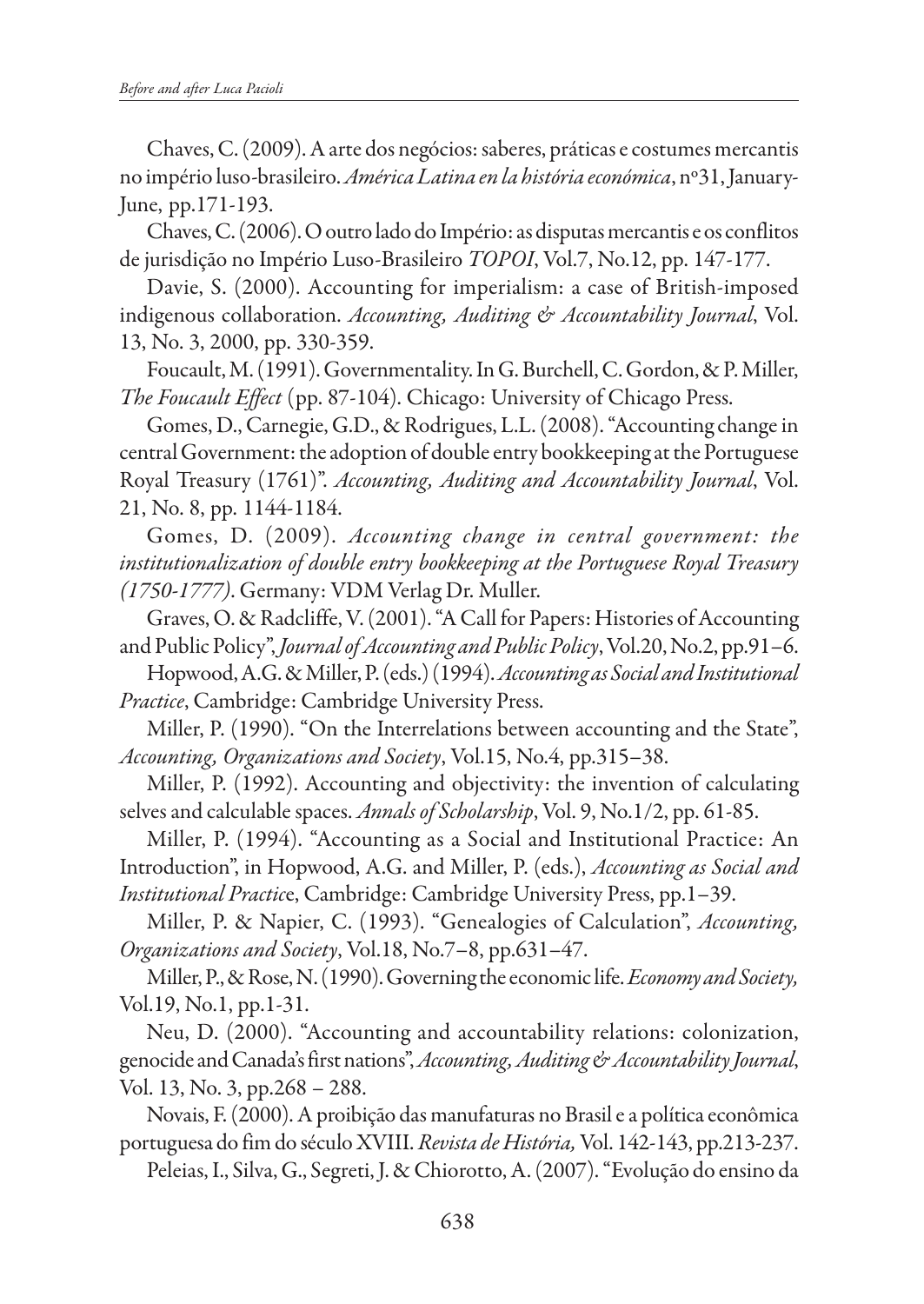Contabilidade no Brasil: uma análise histórica", *Revista Contabilidade & Finanças*, Vol.18, June, pp.19-32.

Pombal, Marquês de (1741). Rellação dos gravames que ao comercio…. National Library, Colecção Pombalina, Códice 635.

Pombal, Marquês de (1742). Carta ao Cardeal da Mota em 19 de Fevereiro de 1742. National Library, Colecção Pombalina, Códice 657.

Pombal, Marquês de (1775). *Observações secretíssimas do Marquês de Pombal, Sebastião José de Carvalho e Melo, na ocasião da inauguração da Estátua Equestre no dia 6 de Junho de 1775, e entregues por ele mesmo oito dias depois ao Senhor rei D. José I*, in: F.L. Castro (Ed.) Memórias Secretíssimas do Marquês do Pombal (pp. 245-52). Lisboa: Publicações Europa América.

Ratton, J. (1813/1820). *Recordaçoens de Jacome Ratton sobre ocurrencias do seu tempo em Portugal de Maio de 1747 Setembro de 1810*. London: H. Bryer.

Ricardino, Á. (2001). "A Metafísica da Contabilidade Comercial e a História das Aulas de Comércio", I Congresso USP de Controladoria e Contabilidade, Anais do seminário, Publicado em CD – 10 páginas, Universidade de São Paulo.

Robson, K. (1991). On the arenas of accounting change: the process of translation. *Accounting, Organizations and Society*, Vol.16, No.5/6, pp.547-570.

Rodrigues, L.L., & Craig, R. (2004). "English mercantilist influences on the foundation of the Portuguese School of Commerce in 1759", *Atlantic Economic Journal*, Vol. 32, No. 4, pp. 329-345.

Rodrigues, L.L., & Craig, R. (2009). "Teachers as servants of state ideology: Sousa and Sales, Portuguese School of Commerce, 1759-1784", *Critical Perspectives on Accounting*, Vol. 20, Nº3, pp. 379-398.

Rodrigues, L.L., Gomes, D., & Craig, R. (2003). "Corporatism, liberalism and the accounting profession in Portugal since 1755", *The Accounting Historians Journal*, Vol. 30 No. 1, pp. 95-128.

Rodrigues, L.L., Craig, R. & Gomes, D., (2004). "The Portuguese School of Commerce, 1759-1844: a reflection of the 'Enlightenment'". *Accounting History*, Vol. 9, Nº 3, pp. 53-71.

Rodrigues, L.L., Gomes, D., & Craig, R. (2007). "State intervention in commercial education: the case of the Portuguese School of Commerce, 1759", *Accounting History*, Vol. 12, Nº 1, pp. 55-85.

Rodrigues, L.L., Ricardino, Á., & Martins (2009). " 'Corporate governance regulations': a new term for an ancient concern? The case of Grão Pará and Maranhão General Trading Company in Portugal (1754), *Accounting History*, Vol. 14, No.4, pp. 405–435.

Rose, N. (1990). *Governing the Soul: The Shaping of Private Self*. London: Routledge.